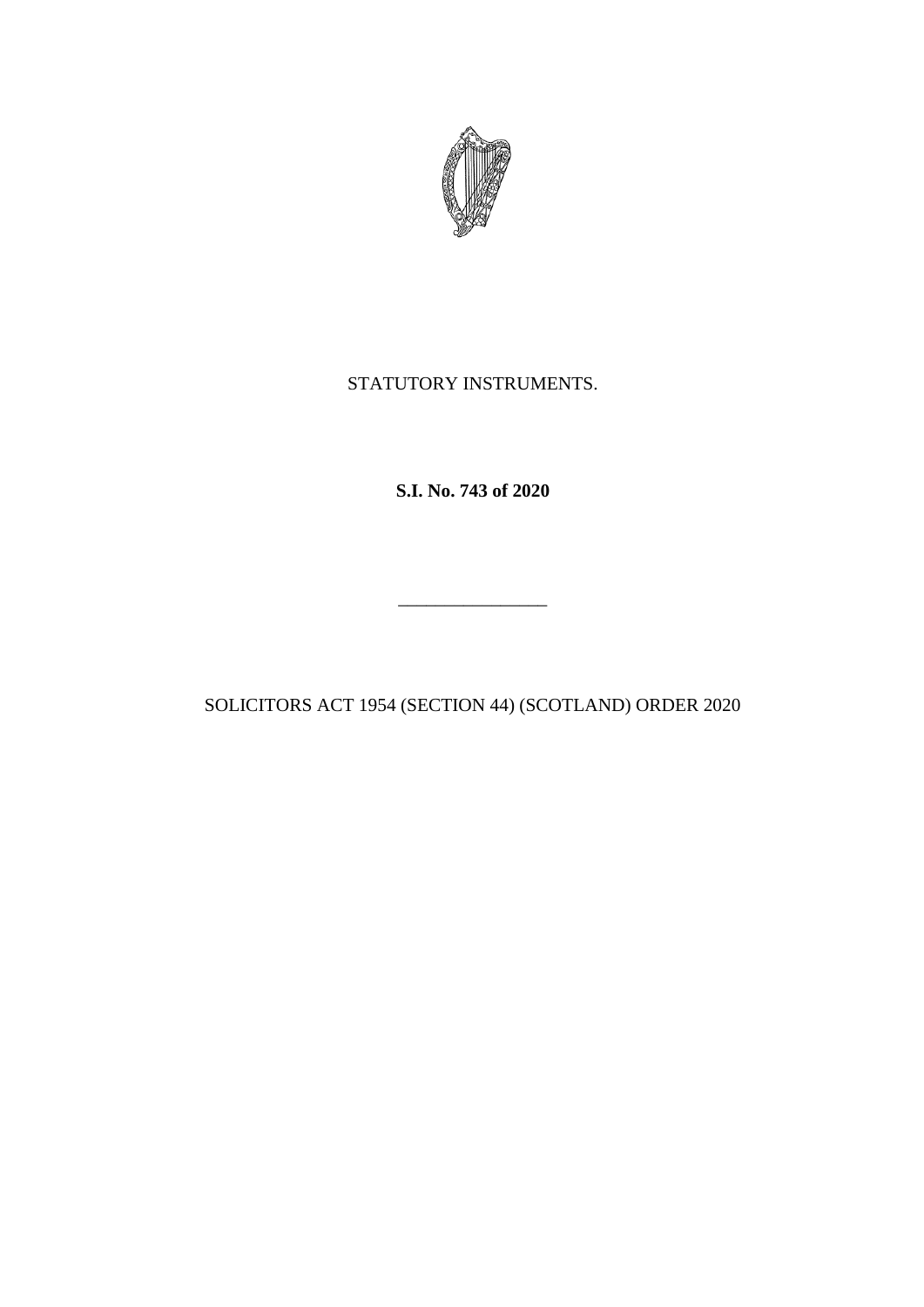2 **[743]**

### S.I. No. 743 of 2020

#### SOLICITORS ACT 1954 (SECTION 44) (SCOTLAND) ORDER 2020

I, HELEN MCENTEE, Minister for Justice, in exercise of the powers conferred on me by section 44(6) (inserted by section 52 of the Solicitors (Amendment) Act 1994 (No. 27 of 1994)) of the Solicitors Act 1954 (No. 36 of 1954) (as adapted by the Justice and Equality (Alteration of Name of Department and Title of Minister) Order 2020 (S.I. No. 452 of 2020)), and being satisfied that, on the day appointed by the following order, reciprocal provisions will be in operation in the jurisdiction to which the order relates in respect of solicitors whose names are on the roll maintained under section 9 (inserted by section 65 of the Solicitors (Amendment) Act 1994) of the Solicitors Act 1954, hereby order as follows:

1. This Order may be cited as the Solicitors Act 1954 (Section 44) (Scotland) Order 2020.

2. The  $1<sup>st</sup>$  day of January 2021 is appointed as the day on which section 44 (inserted by section 52 of the Solicitors (Amendment) Act 1994 (No. 27 of 1994)) of the Solicitors Act 1954 (No. 36 of 1954) shall come into operation in relation to the profession of solicitor in Scotland.



GIVEN under my Official Seal, 31 December, 2020.

HELEN MCENTEE, Minister for Justice.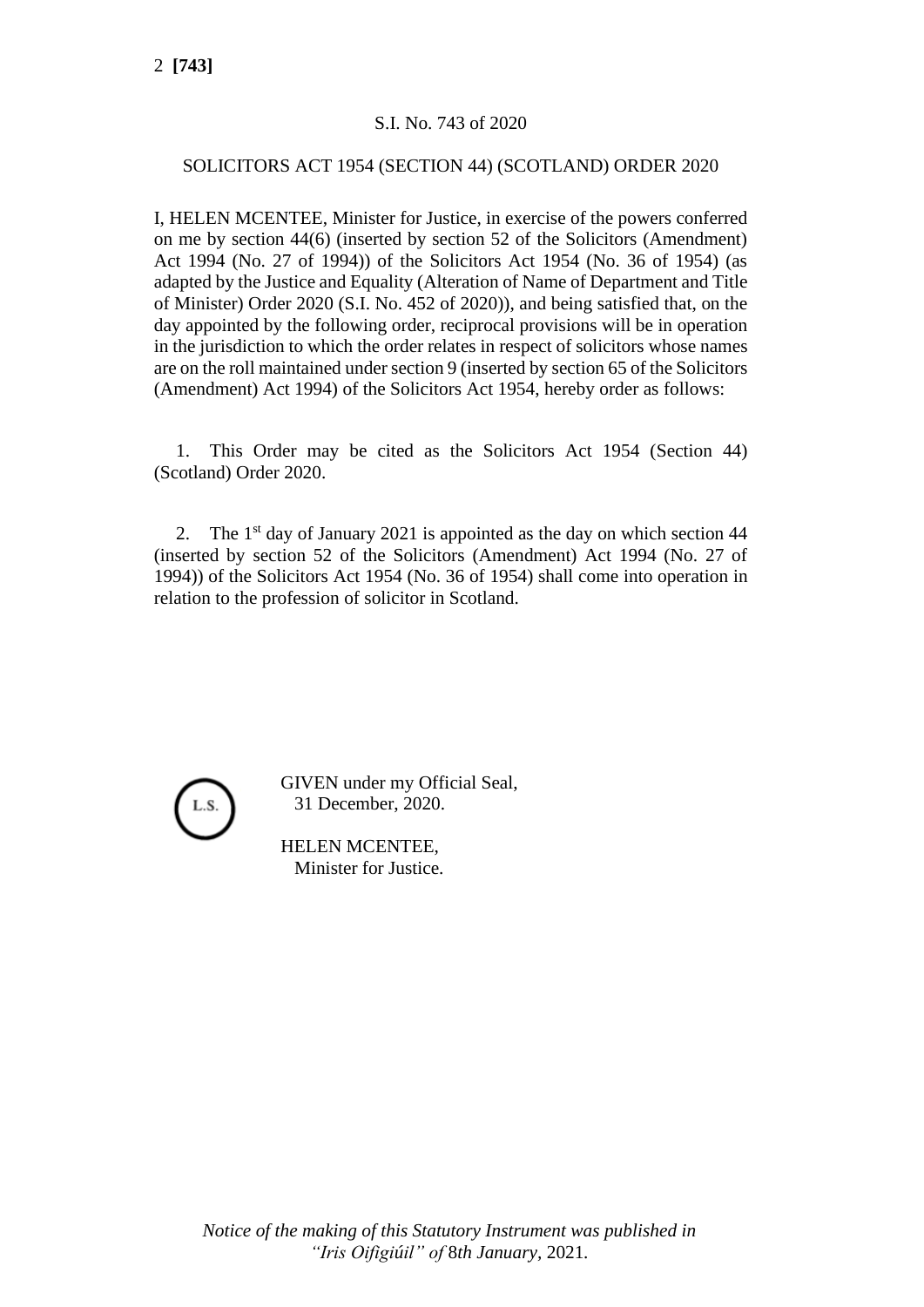#### EXPLANATORY NOTE

## (*This note is not part of the Instrument and does not purport to be a legal interpretation.*)

This order brings [section 44](http://www.irishstatutebook.ie/1954/en/act/pub/0036/sec0044.html#sec44) of the [Solicitors Act 1954,](http://www.irishstatutebook.ie/1954/en/act/pub/0036/index.html) inserted by [section 52](http://www.irishstatutebook.ie/1994/en/act/pub/0027/sec0052.html#sec52) of th[e Solicitors \(Amendment\) Act 1994,](http://www.irishstatutebook.ie/1994/en/act/pub/0027/index.html) into operation in relation to the profession of solicitor in Scotland. The effect of the order is that a solicitor qualified in Scotland may be admitted as a solicitor in Ireland.